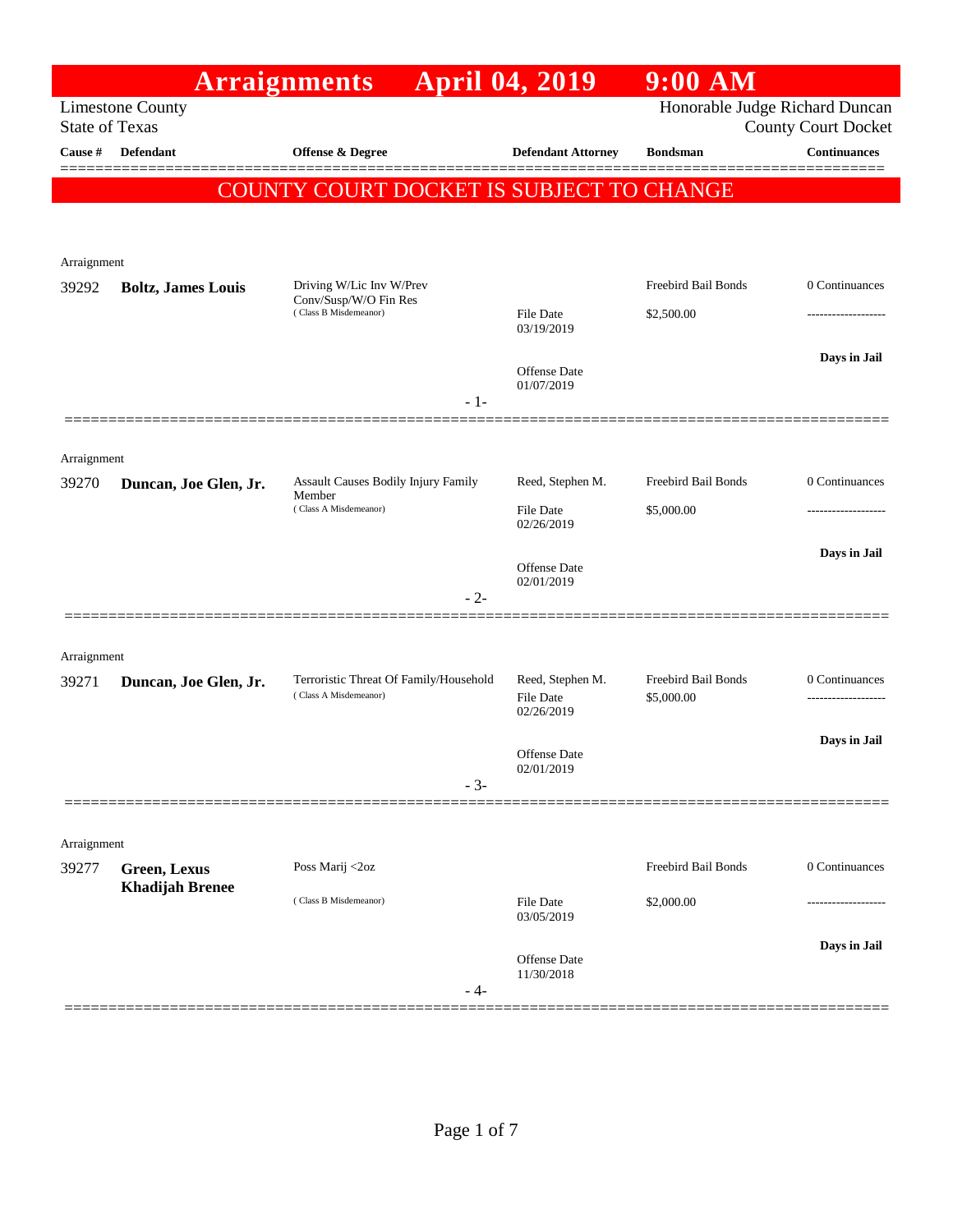|                       | <b>Arraignments</b>                     |                                          |       | <b>April 04, 2019</b>          | $9:00$ AM                      |                            |
|-----------------------|-----------------------------------------|------------------------------------------|-------|--------------------------------|--------------------------------|----------------------------|
| <b>State of Texas</b> | <b>Limestone County</b>                 |                                          |       |                                | Honorable Judge Richard Duncan | <b>County Court Docket</b> |
| Cause #               | <b>Defendant</b>                        | Offense & Degree                         |       | <b>Defendant Attorney</b>      | <b>Bondsman</b>                | <b>Continuances</b>        |
|                       |                                         | COUNTY COURT DOCKET IS SUBJECT TO CHANGE |       |                                |                                |                            |
|                       |                                         |                                          |       |                                |                                |                            |
|                       |                                         |                                          |       |                                |                                |                            |
| Arraignment<br>39283  | Hamilton, Shadow                        | Theft Prop >=\$100<\$750                 |       |                                | County Bail Bonds              | 0 Continuances             |
|                       | Ravyn                                   | (Class B Misdemeanor)                    |       | <b>File Date</b>               | \$2,000.00                     |                            |
|                       |                                         |                                          |       | 03/15/2019                     |                                |                            |
|                       |                                         |                                          |       | Offense Date                   |                                | Days in Jail               |
|                       |                                         |                                          | $-5-$ | 12/22/2018                     |                                |                            |
|                       |                                         |                                          |       |                                |                                |                            |
| Arraignment           |                                         |                                          |       |                                |                                |                            |
| 39291                 | Hernandez, Gilbert                      | Assault Cause Bodily Inj.                |       |                                | Personal Bond                  | 0 Continuances             |
|                       | Joe                                     | (Class A Misdemeanor)                    |       | <b>File Date</b>               | \$2,500.00                     |                            |
|                       |                                         |                                          |       | 03/19/2019                     |                                |                            |
|                       |                                         |                                          |       | Offense Date<br>01/10/2019     |                                | Days in Jail               |
|                       |                                         |                                          | $-6-$ |                                |                                |                            |
|                       |                                         |                                          |       |                                |                                |                            |
| Arraignment           |                                         |                                          |       |                                |                                |                            |
| 39268                 | <b>Ivester, Christopher</b><br>Lawrance | Criminal Trespass                        |       |                                | Personal Bond                  | 0 Continuances             |
|                       |                                         | (Class B Misdemeanor)                    |       | <b>File Date</b><br>02/26/2019 | \$1,000.00                     | .                          |
|                       |                                         |                                          |       |                                |                                | Days in Jail               |
|                       |                                         |                                          |       | Offense Date<br>01/29/2019     |                                |                            |
|                       |                                         |                                          | $-7-$ |                                |                                |                            |
|                       |                                         |                                          |       |                                |                                |                            |
| Arraignment<br>39184  | <b>Keaton, Wayne Abram</b>              | <b>Indecent Exposure</b>                 |       |                                | Ace Bail Bonds - Crockett      | 0 Continuances             |
|                       |                                         | (Class B Misdemeanor)                    |       | <b>File Date</b><br>12/28/2018 | \$2,500.00                     |                            |
|                       |                                         |                                          |       |                                |                                | Days in Jail               |
|                       |                                         |                                          |       | Offense Date<br>10/05/2018     |                                |                            |
|                       |                                         |                                          | $-8-$ |                                |                                |                            |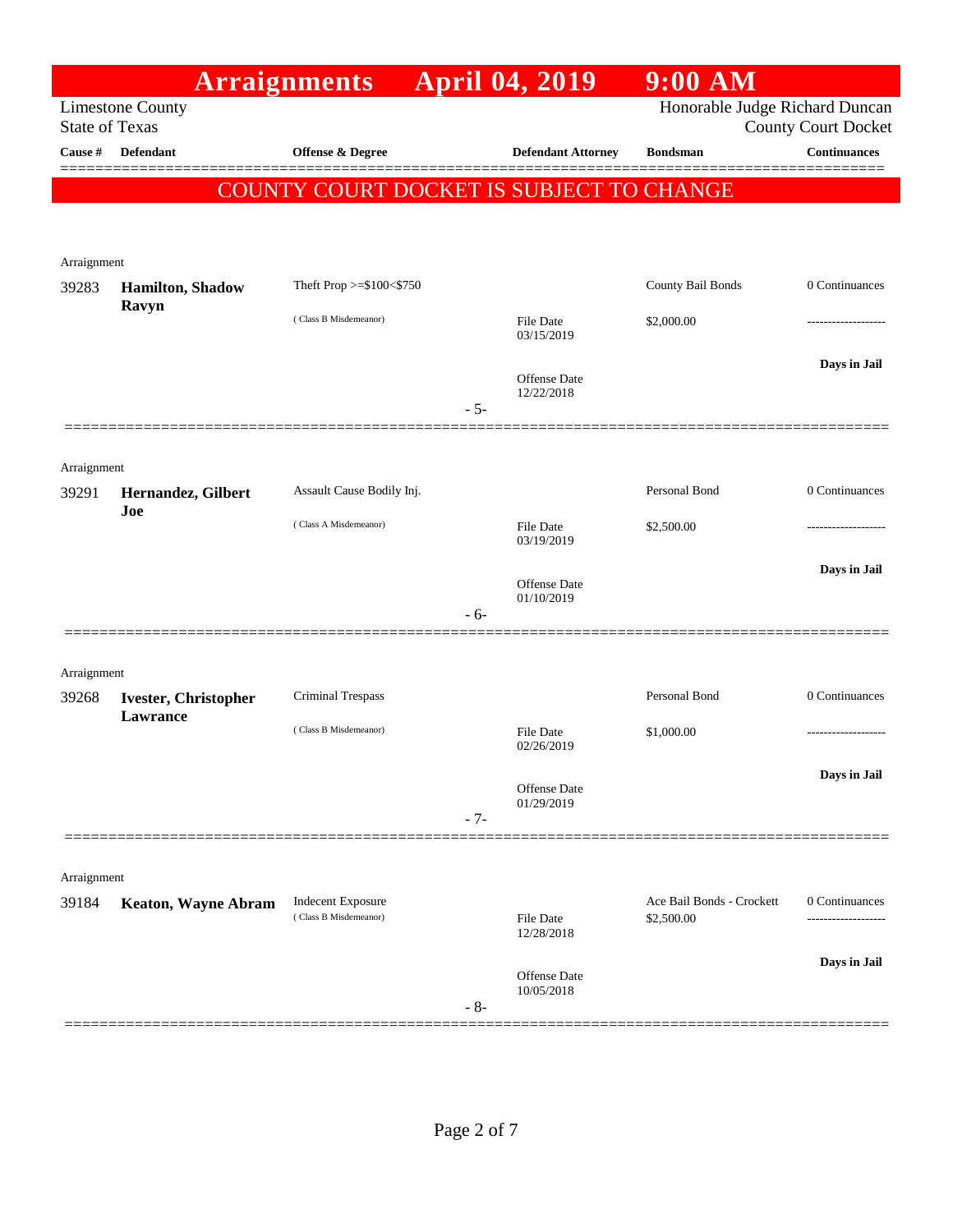|                       |                                   | <b>Arraignments</b>                               |        | <b>April 04, 2019</b>             | $9:00$ AM                      |                            |
|-----------------------|-----------------------------------|---------------------------------------------------|--------|-----------------------------------|--------------------------------|----------------------------|
| <b>State of Texas</b> | <b>Limestone County</b>           |                                                   |        |                                   | Honorable Judge Richard Duncan | <b>County Court Docket</b> |
| Cause #               | <b>Defendant</b>                  | <b>Offense &amp; Degree</b>                       |        | <b>Defendant Attorney</b>         | <b>Bondsman</b>                | <b>Continuances</b>        |
|                       |                                   | COUNTY COURT DOCKET IS SUBJECT TO CHANGE          |        |                                   |                                |                            |
|                       |                                   |                                                   |        |                                   |                                |                            |
|                       |                                   |                                                   |        |                                   |                                |                            |
| Arraignment<br>39280  | Lara-Arriaga, Jose                | Driving While Intoxicated                         |        |                                   | County Bail Bonds              | 0 Continuances             |
|                       |                                   | (Class B Misdemeanor)                             |        | File Date<br>03/08/2019           | \$2,500.00                     | -----------------          |
|                       |                                   |                                                   |        |                                   |                                | Days in Jail               |
|                       |                                   |                                                   |        | Offense Date<br>02/01/2019        |                                |                            |
|                       |                                   |                                                   | $-9-$  |                                   |                                |                            |
|                       |                                   |                                                   |        |                                   |                                |                            |
| Arraignment<br>39272  | <b>Masters, Kourtney</b>          | Driving While Intoxicated 2nd                     |        |                                   | County Bail Bonds              | 0 Continuances             |
|                       | <b>Michelle</b>                   | (Class A Misdemeanor)                             |        | <b>File Date</b>                  | \$3,000.00                     |                            |
|                       |                                   |                                                   |        | 02/26/2019                        |                                |                            |
|                       |                                   |                                                   |        | Offense Date                      |                                | Days in Jail               |
|                       |                                   |                                                   | $-10-$ | 01/22/2019                        |                                |                            |
|                       |                                   |                                                   |        |                                   |                                |                            |
| Arraignment           |                                   |                                                   |        |                                   |                                |                            |
| 39273                 | <b>Masters, Kourtney</b>          | Driving W/Lic Inv W/Prev<br>Conv/Susp/W/O Fin Res |        |                                   | County Bail Bonds              | 0 Continuances             |
|                       | <b>Michelle</b>                   | (Class B Misdemeanor)                             |        | <b>File Date</b>                  | \$1,000.00                     |                            |
|                       |                                   |                                                   |        | 02/26/2019                        |                                |                            |
|                       |                                   |                                                   |        | Offense Date<br>01/22/2019        |                                | Days in Jail               |
|                       |                                   |                                                   | $-11-$ |                                   |                                |                            |
|                       |                                   |                                                   |        |                                   |                                |                            |
| Arraignment           |                                   |                                                   |        |                                   |                                |                            |
| 39275                 | McGowan, Khaaron<br><b>Montel</b> | Poss Cs Pg $3 < 28g$                              |        |                                   | Freebird Bail Bonds            | 0 Continuances             |
|                       |                                   | (Class A Misdemeanor)                             |        | <b>File Date</b><br>03/05/2019    | \$3,000.00                     |                            |
|                       |                                   |                                                   |        |                                   |                                | Days in Jail               |
|                       |                                   |                                                   |        | <b>Offense Date</b><br>11/30/2018 |                                |                            |
|                       |                                   |                                                   | $-12-$ |                                   |                                |                            |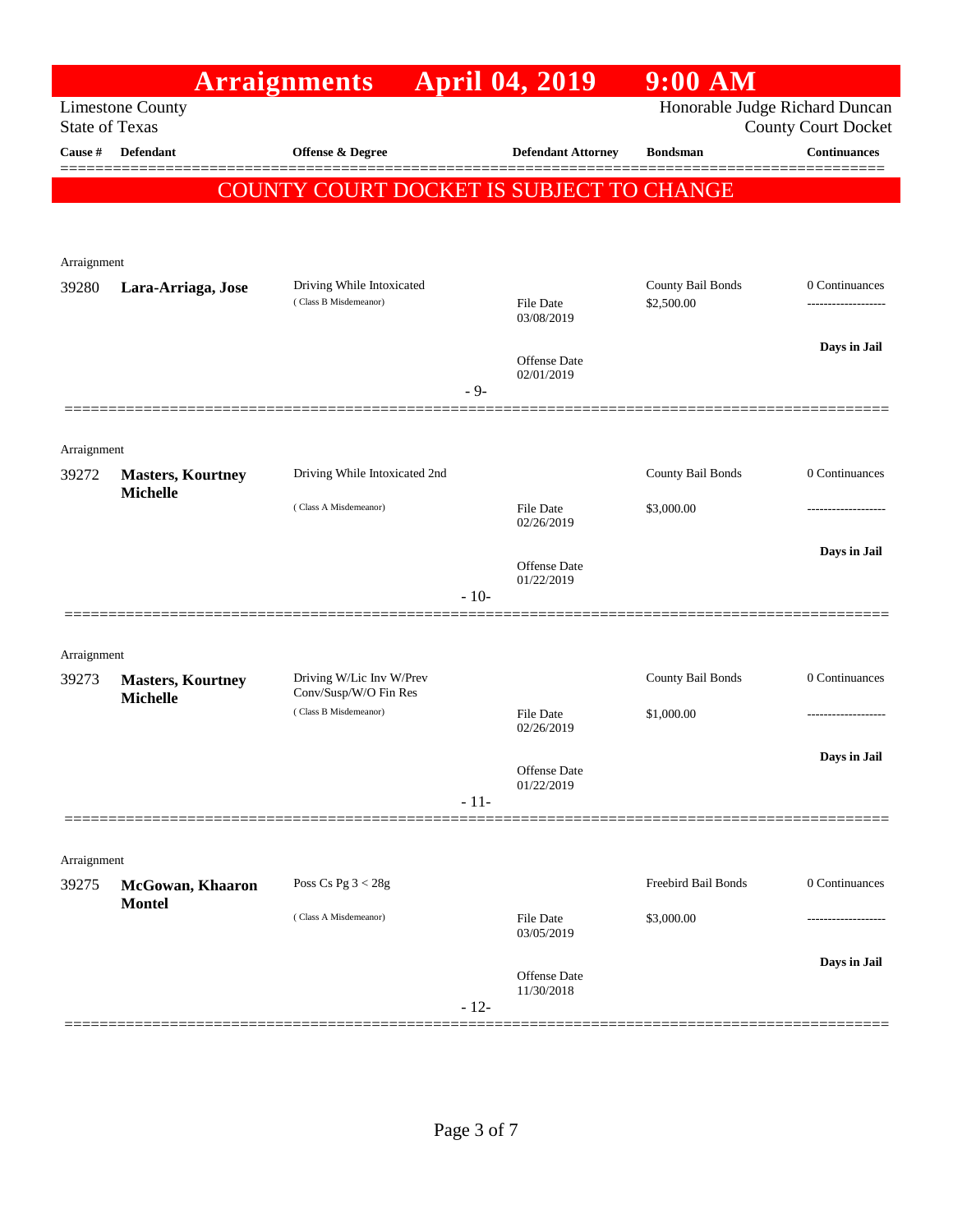|                                                  |                                           | <b>Arraignments</b>                           |        | <b>April 04, 2019</b>          | $9:00$ AM                                                    |                     |
|--------------------------------------------------|-------------------------------------------|-----------------------------------------------|--------|--------------------------------|--------------------------------------------------------------|---------------------|
| <b>Limestone County</b><br><b>State of Texas</b> |                                           |                                               |        |                                | Honorable Judge Richard Duncan<br><b>County Court Docket</b> |                     |
| Cause #                                          | <b>Defendant</b>                          | Offense & Degree                              |        | <b>Defendant Attorney</b>      | <b>Bondsman</b>                                              | <b>Continuances</b> |
|                                                  |                                           | COUNTY COURT DOCKET IS SUBJECT TO CHANGE      |        |                                |                                                              |                     |
|                                                  |                                           |                                               |        |                                |                                                              |                     |
|                                                  |                                           |                                               |        |                                |                                                              |                     |
| Arraignment                                      |                                           |                                               |        |                                | Freebird Bail Bonds                                          | 0 Continuances      |
| 39276                                            | McGowan, Khaaron<br><b>Montel</b>         | Poss Marij <2oz                               |        |                                |                                                              |                     |
|                                                  |                                           | (Class B Misdemeanor)                         |        | <b>File Date</b><br>03/05/2019 | \$2,000.00                                                   |                     |
|                                                  |                                           |                                               |        |                                |                                                              | Days in Jail        |
|                                                  |                                           |                                               |        | Offense Date<br>11/30/2018     |                                                              |                     |
|                                                  |                                           |                                               | $-13-$ |                                |                                                              |                     |
|                                                  |                                           |                                               |        |                                |                                                              |                     |
| Arraignment                                      |                                           |                                               |        |                                |                                                              |                     |
| 39284                                            | <b>McKinley, Trenton</b><br><b>Shayne</b> | Driving While Intoxicated                     |        |                                | County Bail Bonds                                            | 0 Continuances      |
|                                                  |                                           | (Class B Misdemeanor)                         |        | <b>File Date</b><br>03/15/2019 | \$1,000.00                                                   |                     |
|                                                  |                                           |                                               |        |                                |                                                              | Days in Jail        |
|                                                  |                                           |                                               |        | Offense Date<br>10/13/2018     |                                                              |                     |
|                                                  |                                           |                                               | $-14-$ |                                |                                                              |                     |
|                                                  |                                           |                                               |        |                                |                                                              |                     |
| Arraignment                                      |                                           |                                               |        |                                |                                                              |                     |
| 39281                                            | <b>Medlock, Stacy</b><br><b>Garnett</b>   | Assault Causes Bodily Injury Family<br>Member |        |                                | County Bail Bonds                                            | 0 Continuances      |
|                                                  |                                           | (Class A Misdemeanor)                         |        | <b>File Date</b><br>03/15/2019 | \$3,000.00                                                   | .                   |
|                                                  |                                           |                                               |        |                                |                                                              | Days in Jail        |
|                                                  |                                           |                                               |        | Offense Date<br>11/22/2018     |                                                              |                     |
|                                                  |                                           |                                               | $-15-$ |                                |                                                              |                     |
|                                                  |                                           |                                               |        |                                |                                                              |                     |
| Arraignment                                      |                                           |                                               |        |                                |                                                              |                     |
| 39256                                            | <b>Nabors, Corey Wayne</b>                | Poss Marij <2oz<br>(Class B Misdemeanor)      |        | <b>File Date</b>               | Freebird Bail Bonds<br>\$2,000.00                            | 0 Continuances      |
|                                                  |                                           |                                               |        | 02/20/2019                     |                                                              |                     |
|                                                  |                                           |                                               |        | Offense Date                   |                                                              | Days in Jail        |
|                                                  |                                           |                                               | $-16-$ | 01/28/2019                     |                                                              |                     |
|                                                  |                                           |                                               |        |                                |                                                              |                     |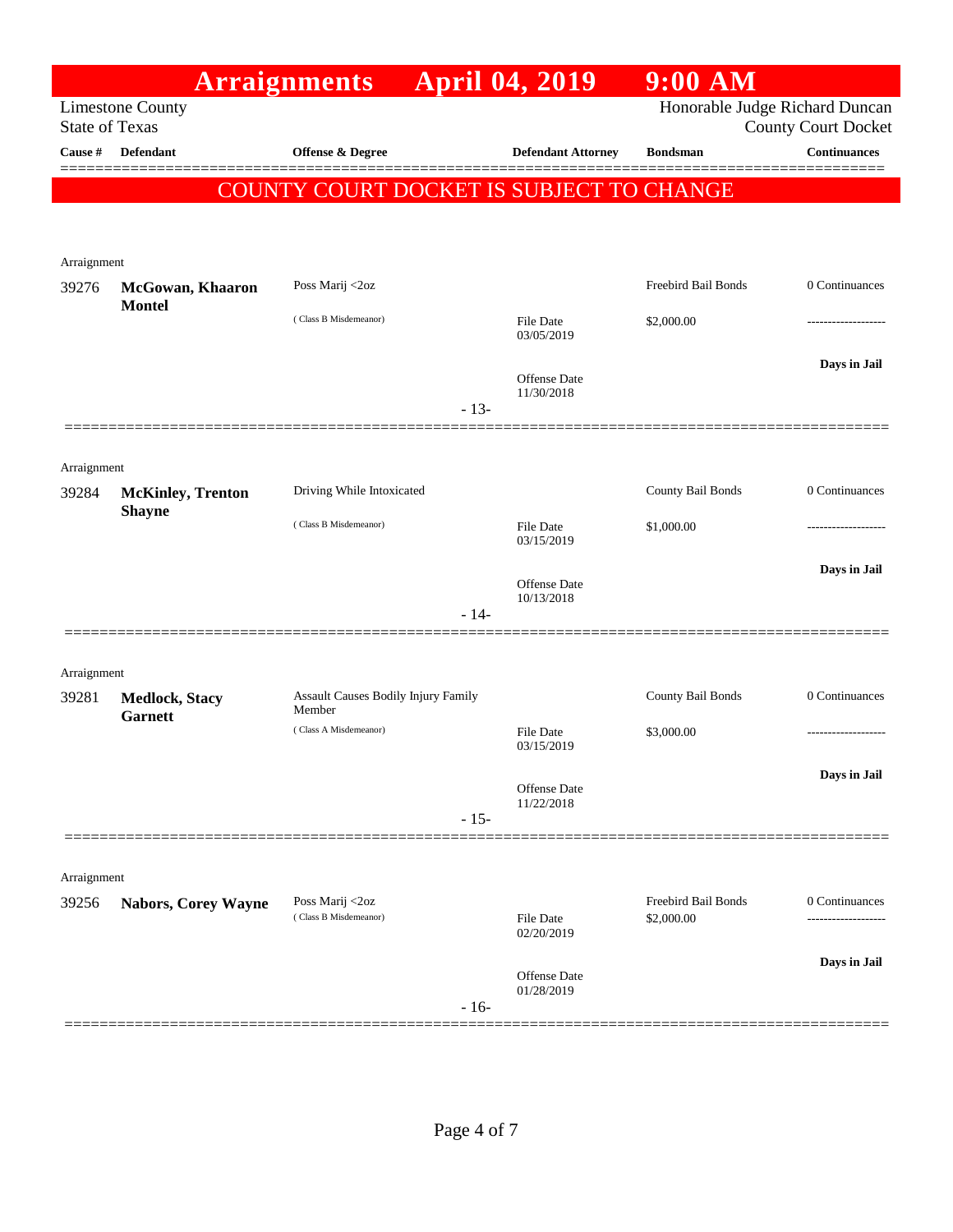|                                                  |                                     | <b>Arraignments</b>                               |        | <b>April 04, 2019</b>          | $9:00$ AM                                                    |                     |
|--------------------------------------------------|-------------------------------------|---------------------------------------------------|--------|--------------------------------|--------------------------------------------------------------|---------------------|
| <b>Limestone County</b><br><b>State of Texas</b> |                                     |                                                   |        |                                | Honorable Judge Richard Duncan<br><b>County Court Docket</b> |                     |
| Cause #                                          | Defendant                           | <b>Offense &amp; Degree</b>                       |        | <b>Defendant Attorney</b>      | <b>Bondsman</b>                                              | <b>Continuances</b> |
|                                                  |                                     | COUNTY COURT DOCKET IS SUBJECT TO CHANGE          |        |                                |                                                              |                     |
|                                                  |                                     |                                                   |        |                                |                                                              |                     |
| Arraignment                                      |                                     |                                                   |        |                                |                                                              |                     |
| 39269                                            | <b>Noel, Melondy Dawn</b>           | Criminal Trespass                                 |        |                                | Personal Bond                                                | 0 Continuances      |
|                                                  |                                     | (Class B Misdemeanor)                             |        | <b>File Date</b><br>02/26/2019 | \$1,000.00                                                   | -----------------   |
|                                                  |                                     |                                                   |        | Offense Date                   |                                                              | Days in Jail        |
|                                                  |                                     |                                                   | $-17-$ | 02/15/2019                     |                                                              |                     |
|                                                  |                                     |                                                   |        |                                |                                                              |                     |
| Arraignment                                      |                                     |                                                   |        |                                |                                                              |                     |
| 39293                                            | Randle, Kerry Glynn                 | Driving W/Lic Inv W/Prev<br>Conv/Susp/W/O Fin Res |        | Reed, Benjie                   | Reed, Benjie                                                 | 0 Continuances      |
|                                                  |                                     | (Class B Misdemeanor)                             |        | <b>File Date</b><br>03/19/2019 | \$2,000.00                                                   |                     |
|                                                  |                                     |                                                   |        | Offense Date                   |                                                              | Days in Jail        |
|                                                  |                                     |                                                   | $-18-$ | 12/21/2018                     |                                                              |                     |
|                                                  |                                     |                                                   |        |                                |                                                              |                     |
| Arraignment                                      |                                     |                                                   |        |                                |                                                              |                     |
| 39282                                            | Rodriguez, Cathy<br><b>Hamilton</b> | Poss Dangerous Drug                               |        |                                | County Bail Bonds                                            | 0 Continuances      |
|                                                  |                                     | (Class A Misdemeanor)                             |        | File Date<br>03/15/2019        | \$3,000.00                                                   | -----------------   |
|                                                  |                                     |                                                   |        |                                |                                                              | Days in Jail        |
|                                                  |                                     |                                                   |        | Offense Date<br>02/10/2019     |                                                              |                     |
|                                                  |                                     |                                                   | $-19-$ |                                |                                                              |                     |
| <b>Review Hearing</b>                            |                                     |                                                   |        |                                |                                                              |                     |
| 39092                                            | Ross, Danita Ann                    | Driving W/Lic Inv W/Prev                          |        |                                | Personal Bond                                                | 0 Continuances      |
|                                                  |                                     | Conv/Susp/W/O Fin Res<br>(Class B Misdemeanor)    |        | <b>File Date</b><br>09/17/2018 | \$2,000.00                                                   | -----------------   |
|                                                  |                                     |                                                   |        |                                |                                                              | Days in Jail        |
|                                                  |                                     |                                                   |        | Offense Date<br>06/20/2018     |                                                              |                     |
|                                                  |                                     |                                                   | $-20-$ |                                |                                                              |                     |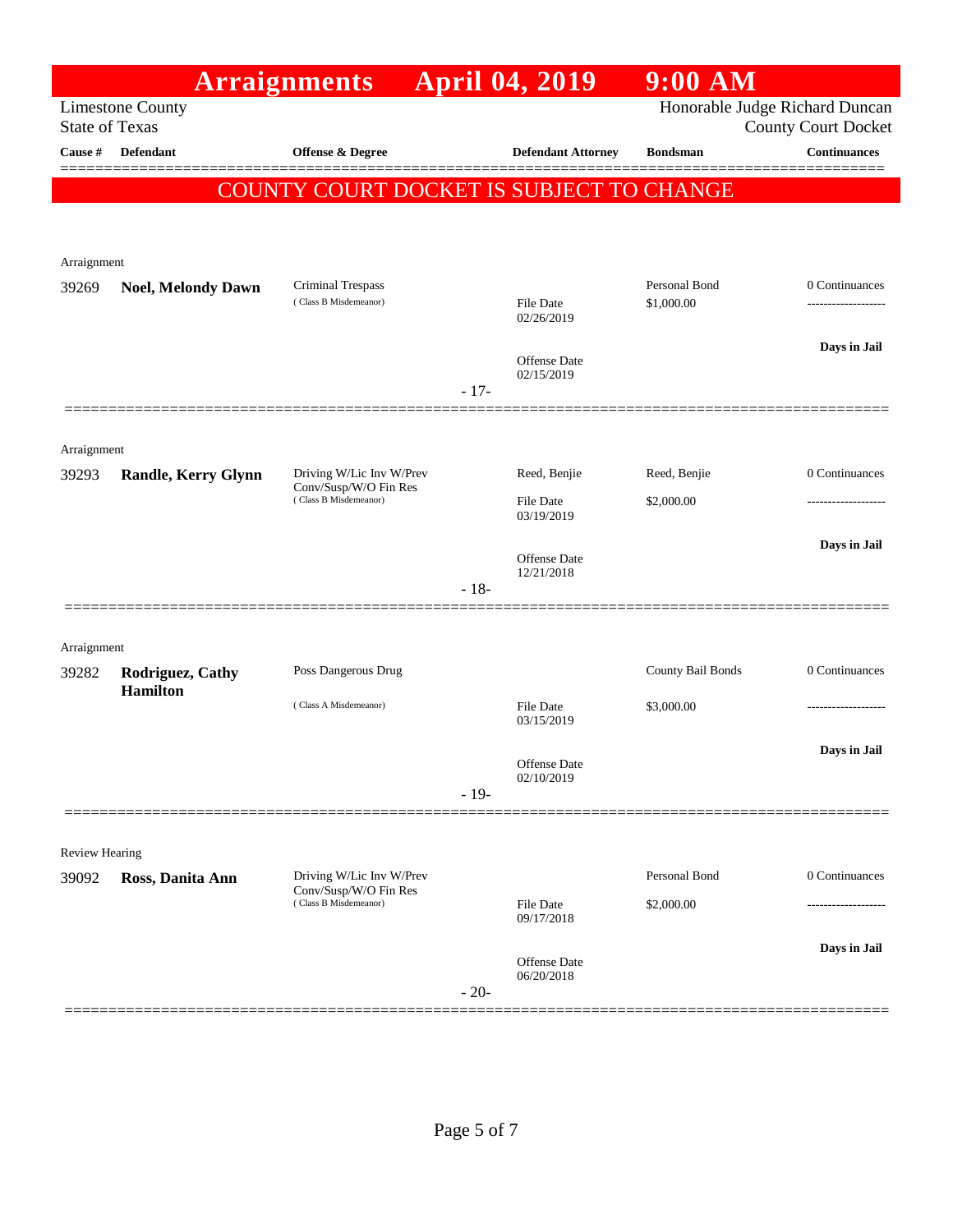|                       |                            | <b>Arraignments</b>                              | <b>April 04, 2019</b>          | $9:00$ AM                      |                            |
|-----------------------|----------------------------|--------------------------------------------------|--------------------------------|--------------------------------|----------------------------|
| <b>State of Texas</b> | <b>Limestone County</b>    |                                                  |                                | Honorable Judge Richard Duncan | <b>County Court Docket</b> |
| Cause #               | <b>Defendant</b>           | <b>Offense &amp; Degree</b>                      | <b>Defendant Attorney</b>      | <b>Bondsman</b>                | <b>Continuances</b>        |
|                       |                            | COUNTY COURT DOCKET IS SUBJECT TO CHANGE         |                                |                                |                            |
|                       |                            |                                                  |                                |                                |                            |
| Arraignment           |                            |                                                  |                                |                                |                            |
| 39263                 | Ross, Danita Ann           | Bail Jumping And Fail To Appear                  |                                | Freebird Bail Bonds            | 0 Continuances             |
|                       |                            | (Class A Misdemeanor)                            | File Date<br>02/25/2019        | \$3,500.00                     | -----------------          |
|                       |                            |                                                  | Offense Date                   |                                | Days in Jail               |
|                       |                            | $-21-$                                           | 02/20/2019                     |                                |                            |
|                       |                            |                                                  |                                |                                |                            |
| Arraignment           |                            |                                                  |                                |                                |                            |
| 39128                 | <b>Starnes, Kelley Rae</b> | Display Fictitious Motor Vehicle<br>Registration |                                | Personal Bond                  | 0 Continuances             |
|                       |                            | (Class B Misdemeanor)                            | <b>File Date</b><br>10/24/2018 | \$1,000.00                     |                            |
|                       |                            |                                                  |                                |                                | Days in Jail               |
|                       |                            |                                                  | Offense Date<br>08/10/2018     |                                |                            |
|                       |                            | $-22-$                                           |                                |                                |                            |
| Arraignment           |                            |                                                  |                                |                                |                            |
| 39132                 | <b>Starnes, Kelley Rae</b> | Driving W/Lic Inv W/Prev                         |                                | Personal Bond                  | 0 Continuances             |
|                       |                            | Conv/Susp/W/O Fin Res<br>(Class B Misdemeanor)   | <b>File Date</b><br>10/24/2018 | \$1,000.00                     | ------------------         |
|                       |                            |                                                  |                                |                                | Days in Jail               |
|                       |                            |                                                  | Offense Date<br>08/10/2018     |                                |                            |
|                       |                            | $-23-$                                           |                                |                                |                            |
|                       |                            |                                                  |                                |                                |                            |
| Arraignment<br>39180  | <b>Starnes, Kelley Rae</b> | Bail Jumping And Fail To Appear                  | Reed, Justin                   | Reed, Justin                   | 0 Continuances             |
|                       |                            | (Class A Misdemeanor)                            | <b>File Date</b><br>12/18/2018 | \$1,500.00                     |                            |
|                       |                            |                                                  |                                |                                | Days in Jail               |
|                       |                            |                                                  | Offense Date<br>12/06/2018     |                                |                            |
|                       |                            | $-24-$                                           |                                |                                |                            |